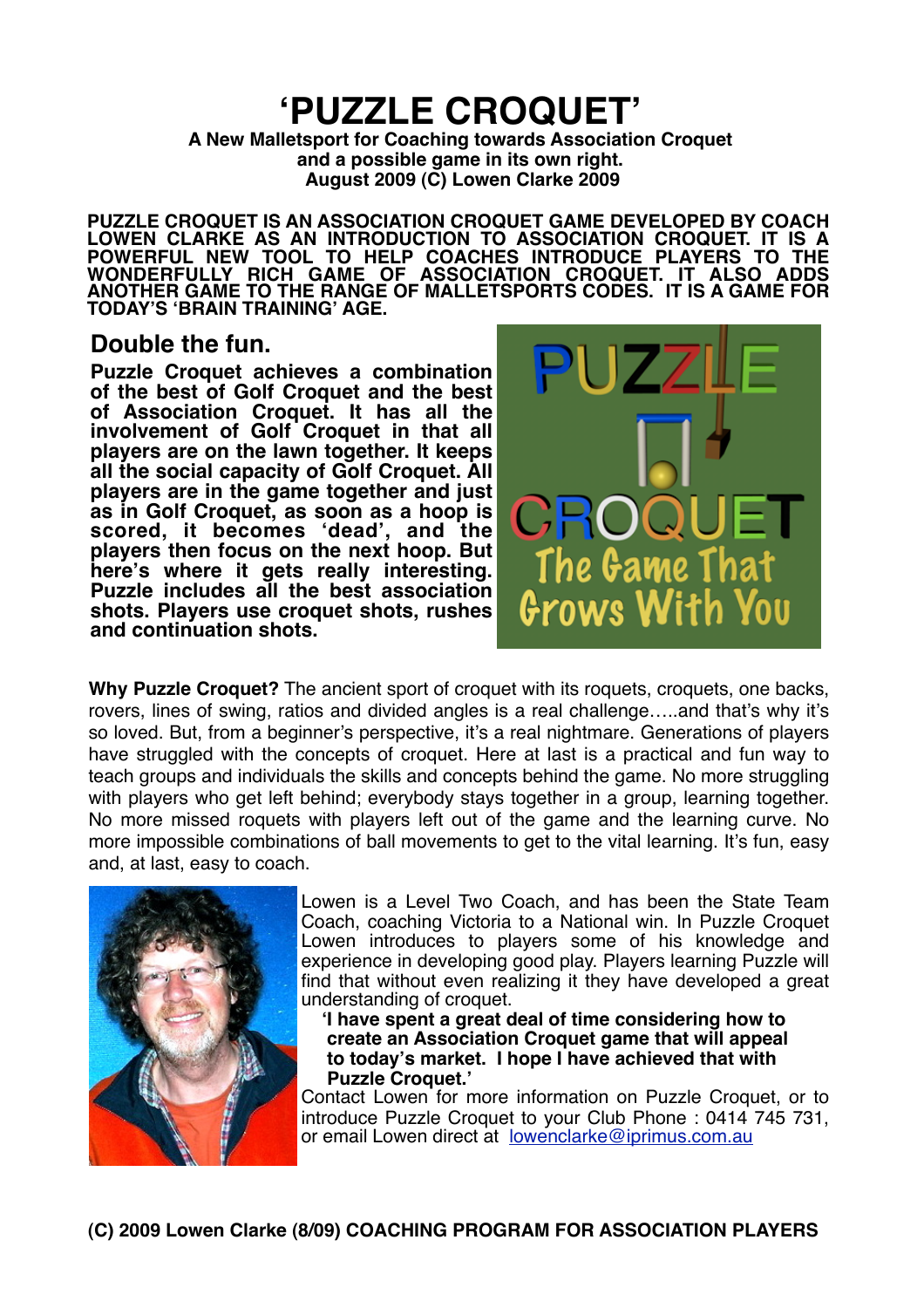## **COACHING PROGRAM FOR ASSOCIATION CROQUET PLAYERS**

#### **HOW DOES PUZZLE CROQUET MODIFY ASSOCIATION CROQUET ? WHAT DIFFERENCE WILL I NEED TO KNOW ?**

Basically, both the roquet that gets you the innings and also the break are gone. Each hoop is a contest, and after each innings, the opponent has contact on a ball, to also make an attempt to get to and run the contested hoop using a full Association-type sequence.



TRIPLETPUZZ

I Know

**Association** 

## **PUZZLE CROQUET OVERVIEW :**

Puzzle Croquet is a variety of Association Croquet.

The ʻPuzzle' is the solving of finding the pathway of the Striker's ball to the contested hoop using the one ball/two ball (croquet) shot sequence in a six shot Innings. A Game is made up of separate Contests for Each Hoop. The Puzzle is a ʻTransport' type puzzle. In Puzzle Croquet, you are automatically awarded an Innings sequence, going straight on to a croquet shot (the name of the game !) by being given ʻContact'. The full 6 shot Innings sequence of one ball/two ball shots with all four balls is followed and then ʻContact' and an Innings is awarded to the Opponent. Once a hoop is run and scored, that Contest is over and the next hoop becomes the contested hoop. Each Contest may have many Innings, if neither player can solve and execute the Puzzle. So, if a hoop is not run by a player who has played all the balls, the opponent gets ʻContact'. ʻContact' means you pick up your ball and put it next to another one for a two ball croquet shot.

Two ball shots can be take offs, rolls or splits, and you will soon get skills with them.

**In summary, the ʻPuzzle' is a fully played out Association Croquet innings sequence of six shots, but there is no initial roquet, and Contact is given after a full sequence of six shots has been made. So, if a player doesn't run the hoop, the opponent has a turn and chance to solve the puzzle.**

**End of turn occurs after a full innings or if a target hit is missed, or if there is an error or fault in the two ball shot.**

**Puzzle Croquet is just like Golf Croquet but you use the full Association Innings sequence.**

**Puzzle Croquet is just like Association Croquet, but one hoop is contested at a time, and ʻContact' ensures you get into the game.**

**PUZZLE CROQUET GROWS WITH YOU ! THERE ARE EXTRA PUZZLES AS YOU GET COMPETENCE AND SKILL :** For players new to the two ball shot or to malletsports, there is Single ʻPuzzle' : working out and playing the pathway to the hoop. For advanced players who know the two ball shot well, there is Double Puzzle : 1 : work out the pathway to the contested hoop using all balls, and 2 : in that process, put a ball towards the peg. And for experts, there is also a Triple Puzzle : Getting to the hoop, Putting a ball to peg, and also Peeling a ball, which means putting the another through a hoop as well.

#### **GENERALLY, PLAYERS WHO KNOW ASSOCIATION CROQUET WILL PLAY THE DOUBLE PUZZLE LEVEL.**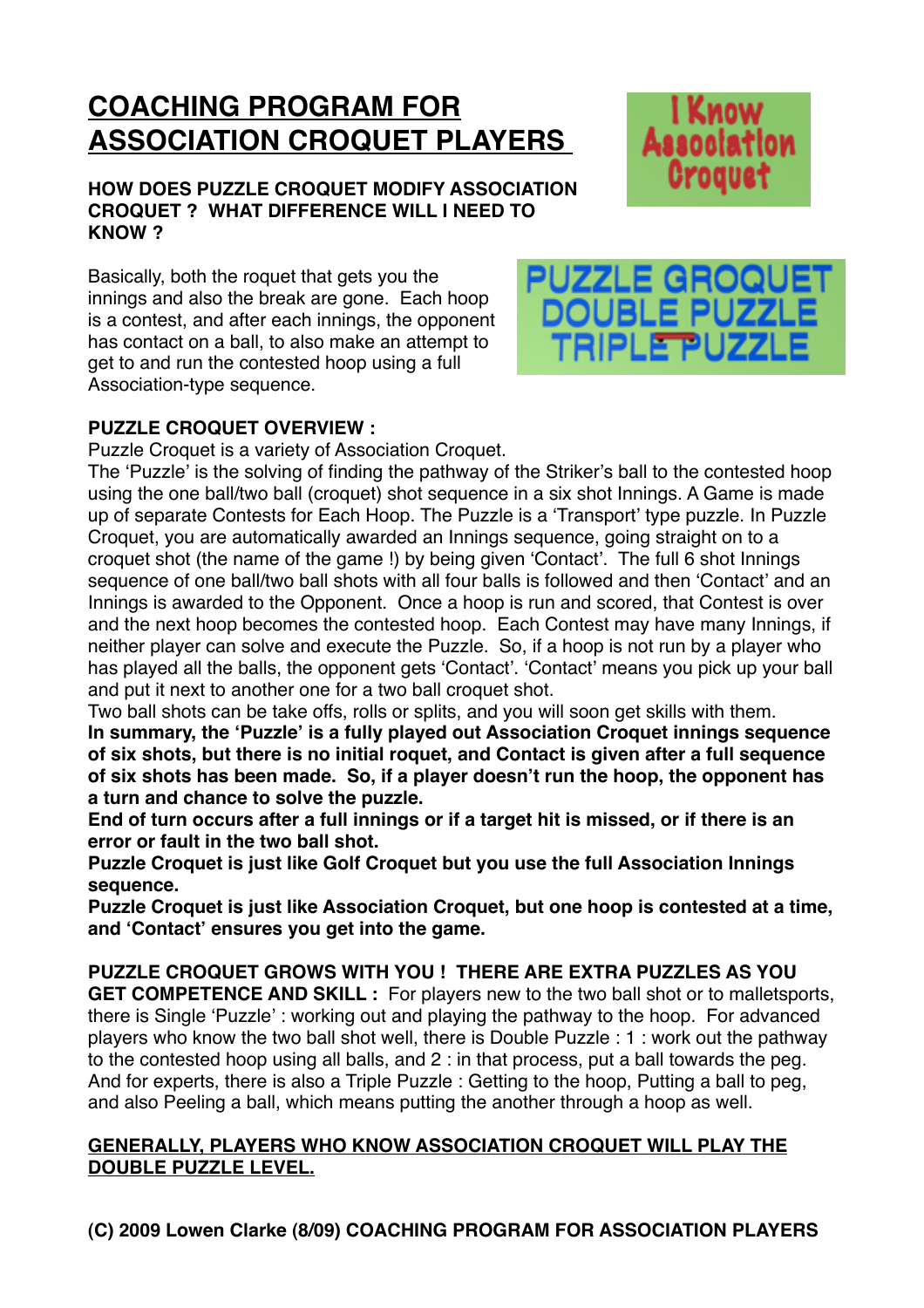#### **PUZZLE CROQUET : SOME ʻRULES' : GENERAL ORDER OF THE GAME : CONTEST FOR HOOP, HOUSEKEEPING, CONTEST FOR NEXT HOOP.....**

**ALL BALLS MUST BE USED :** A Player has to utilise all the three non-striker balls to create the pathway.

**THE START** : The game can be begun by just throwing them on, then tidying them up into the Inner Court, bounded by the four outer hoops. Then, toss to see who starts.

**THE END:** The game can go for 6, 12 or 24 hoops, plus Peg. A well contested game might end up 6/6 !

**END OF TURN :** Normal Association Rules apply : miss a roquet (hit), faults, croqueted ball out of bounds, ʻstill balls' all mean end of turn.

**HOW MANY TAKE OFF SHOTS PER TURN ?** You choose. This is a Growth Factor as you gain skills. That is, there is a difference you decide on : are you new to the two ball shot or new to malletsports ? Or do you have some experience with them ? Players new to two ball shots can do three, and advanced players should only need one in a full sequence.

**TOWARDS THE PEG :** is also one of the DEGREE OF DIFFICULTY - GROWTH FACTORS in the game. The default standard for this is that a player has to change the color of the ball within a 2 metre radius of the Peg. However, there are really three levels of Difficulty : 1 : both players can be satisfied to take off from a ball that stays in the radius chosen, that is, either 2 or 3 metres.

2 : a player need only rush the ball out and then make sure it comes back in

3 : a player must change the color of the ball that is in the radius, preferably working to a 2 metre standard. Players can choose beforehand, or get a Manager to choose.

## **HOW MANY TO PLAY ? HOW MANY HOOPS ?**

For two people, only Red and Blue need play. Choose how many hoops you want to contest. 6 is a good start. This can take up to 50 minutes. 12 hoops is a good game for more experienced players.

For four people, play in teams with alternate shot. An experienced player might Captain the team.

All players can stay on the Court at all times.

**THE BOUNDARY** : You can play a ball to anywhere in the court, but play them to remain in the Inner Court, bounded by an imaginary line joining the four outer hoops.

**HOUSEKEEPING : 1 :** After each Innings that has ended by a ball running a hoop, move the balls back onto the Boundary Line, in a ʻhousekeeping' process. Balls near a Hoop, not closer than a meter. You will soon enjoy utilising the two ball shot to tidy up as you go, as you learn the two ball shots, and may eventually play with that as a Rule.

Later, if both players are equally experienced, you can both agree to allow balls to remain in the Outer Court, even on the yard line. This makes for challenging situations to test out a player's ability to get balls off borders.

**2 :** After a hoop is run, if there is no ball within 3 metres of the centre Peg, the ball (other than the next to play) which is the furthest from the next contested hoop should be hit by the Opponent to within 3 metres of the Peg. You can vary this rule as you wish, but it later develops into the Double Puzzle.

**COURT MARKING** : You might paint circles at 2 and 3 metres from the Peg, and a ʻperforated' line from Hoop One to Two, Two to Three, Three to Four and Four to One.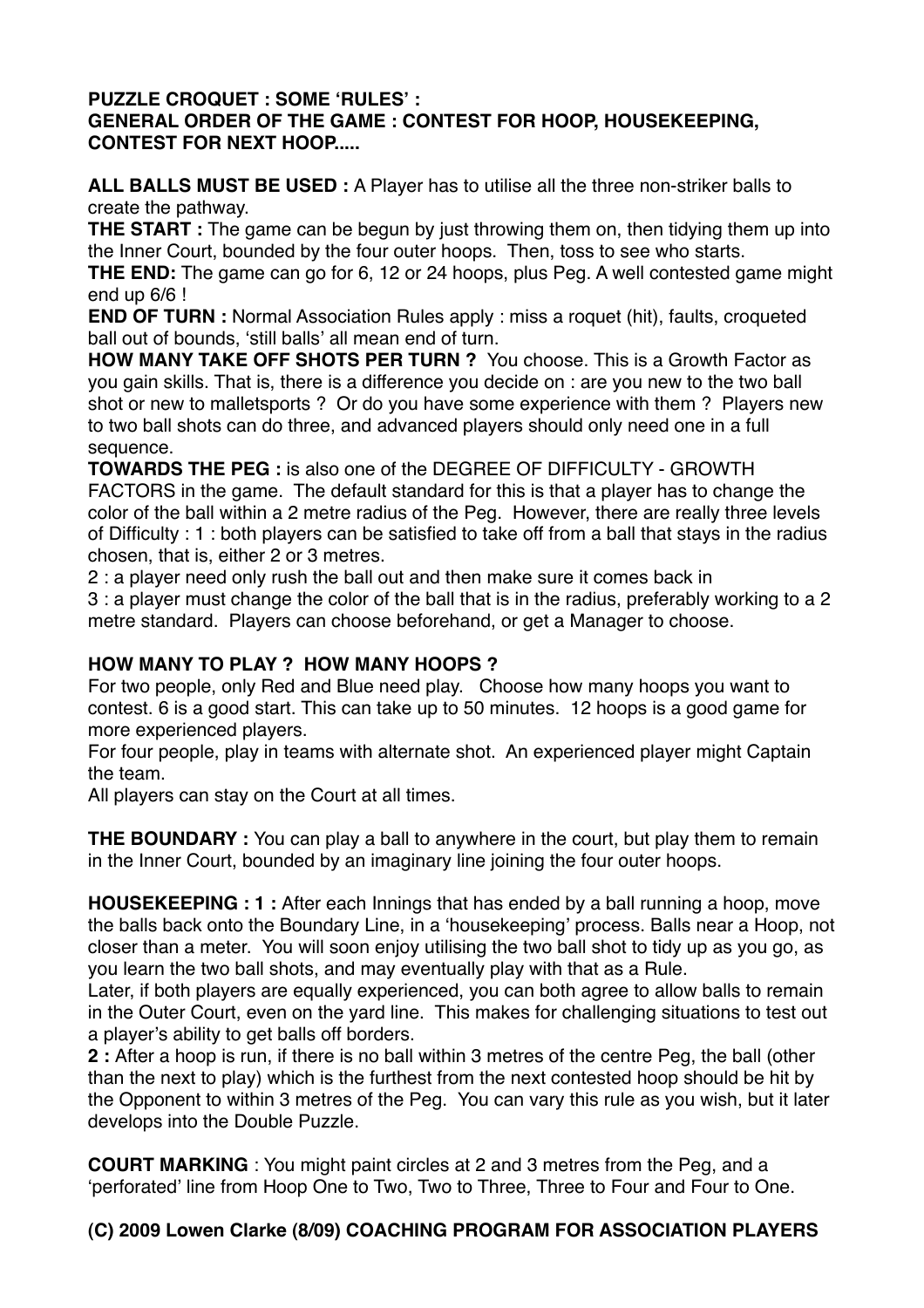#### **DEGREES OF DIFFICULTY : GROWTH FACTORS**

You can also see that the number of take offs and the boundary of play can be varied between agreeing players. Add some challenge this way. Gradually, a player will find they need only one take off per innings.

So too, what ʻTowards the Peg' means can change as you get skills and experience.

#### **PUZZLE CROQUET OVERVIEW :**

Again, in summary, the ʻPuzzle' is a fully played out Association Croquet innings sequence of six shots, but there is no initial roquet, and Contact is given after a full sequence of six shots has been made. So, if a player doesn't run the hoop, the opponent has a turn and chance to solve the puzzle.

End of turn occurs after a full innings or if a target hit is missed, or if there is an error or fault in the two ball shot.

In Puzzle, you get the innings without having to roquet. It is presumed that you will complete the innings of six shots. You might not run the hoop, but probably will complete the shots. However, failing to achieve success in the target shots (one ball shots) or playing faulty two ball shots also means an end to the innings.

#### **BECAUSE PUZZLE CROQUET CAN GROW WITH YOU, PLAYERS OF DIFFERENT LEVELS OF EXPERIENCE CAN PLAY EACH OTHER :**

Instead of getting ʻbisques' in the traditional way, which are sometimes of little real value, two people of differing abilities can play, because they play slightly different strategic games, of differing puzzle complexity - at levels which suit their experience and competence.

Where an experienced croquet player plays a less experienced player, they can decide at which level each player plays - Single puzzle or Double puzzle. Peeling a ball in the Triple Puzzle can be a level of play required for a very experienced player. This is a challenging level of play !

#### **The levels of Experience and the levels of Puzzle are :**

New to Two Ball shots or new to Malletsports : Single Puzzle Only : solve and play one puzzle : this player can do three take off shots, till gradually, the take offs are reduced as skill with two ball shots grows. The degree of difficulty here will be gradually reducing the number of take offs, till there is only one in a turn.

Advanced: this player knows two ball shots : Double Puzzle, with degrees of difficulty increasing between equal competence players : allowing only one take off in a sequence, expecting tidying up in the two ball shots, or allowing balls to be left in the Outer Court, or even on borders. (Great practice for getting balls out and establishing breaks.) Players choose and agree.

Expert level : Triple puzzle : a player must peel a ball, say every two hoops, or even every hoop, and between two such players, there can be points for peel of first, second or third ball. (3, 2, 1).

## **PUZZLE CROQUET = ASSOCIATION + CONTACT + SINGLE HOOP CONTEST 
= ASSOCIATION - FIRST ROQUET - BREAKS**

## **PUZZLE CROQUET = GOLF + CROQUET SHOTS + ASSOC 6 SHOT SEQUENCE**

## **IT'S A COMPLETE COACHING SYSTEM AND A NEW MALLETSPORT**